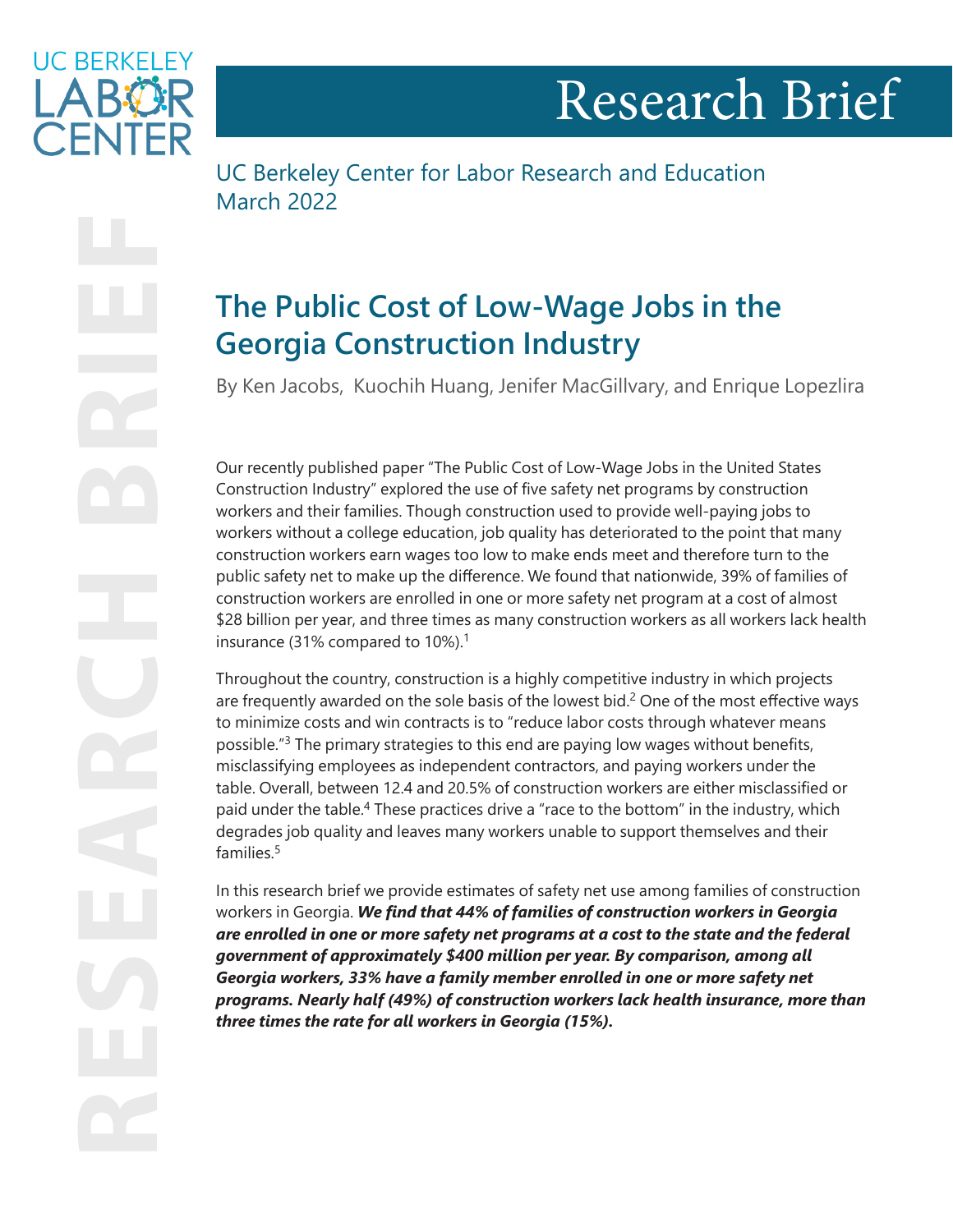### <span id="page-1-0"></span>**Data and Definitions**

We examine Georgia construction workers' and their families' utilization of the five largest means-tested safety net programs for which data are available: Medicaid; Children's Health Insurance Program (CHIP); basic household income assistance under Temporary Aid for Needy Families (TANF); Earned Income Tax Credit (EITC); and Supplemental Nutrition Assistance Program (SNAP). Responsibility for funding the health programs is shared by Georgia and the federal government. We include only the cash assistance portion of TANF, and this program too receives funding from both Georgia and the federal government. While 31 states have state-level EITC programs, this analysis includes only the federal EITC.<sup>10</sup> The federal government alone funds SNAP. We analyze only programs that function as income supplements, omitting job-training, housing cost assistance, educational, and other programs that indirectly assist low-income families.

To calculate the numbers of working families who participated in safety net programs, we restrict the sample to those who work 27 or more weeks per year and 10 or more hours per week in all industries in Georgia. We exclude workers who live in institutional group quarters. To identify construction workers, we further use the 1990 Census Bureau industrial code All Construction (60), and the 2010 Census Bureau occupation codes from First-Line Supervisors of Construction Trades and Extraction Workers (6200) to Construction Workers, n.e.c. (6765), and we include W2 workers and the notincorporated self-employed but exclude the incorporated self-employed.

#### **Results**

Table 1 shows the annual enrollment in safety net programs of construction workers and their families in Georgia between 2015 and 2019. We estimate that 44% of construction working families are enrolled in at least one program, significantly more than the 33% of all working families. Construction working families have higher enrollment than all working families in three of the five means-tested programs: Children's Medicaid, EITC, and SNAP.

*Overall, construction working families are 33% more likely than all working families to participate in one or more means-tested safety net programs in Georgia. These families are 58% more likely to be enrolled in Children's Medicaid, 52% more likely to be enrolled in EITC, and 27% more likely to be enrolled in SNAP. All working families in Georgia, including construction working families, have a relatively low rate of 5% enrollment in Adult Medicaid.*

## **About Georgia's Construction Industry**

- In Georgia there are approximately 305,000 people employed in construction, about 1 in 16 workers statewide.<sup>[6](#page-5-0)</sup>
- Just prior to the COVID-19 pandemic, in 2019, construction contributed \$29.3 billion, or 4.6%, of Georgia's GDP.[7](#page-5-0)
- Construction accounted for \$22.3 billion in personal income, or \$1 out of every \$23 in total state earnings in 2019.<sup>[8](#page-5-0)</sup>
- In Georgia, 7.2% of workers in the construction industry are covered by collective bargaining agreements, significantly lower than the national rate of 13.6%.[9](#page-5-0)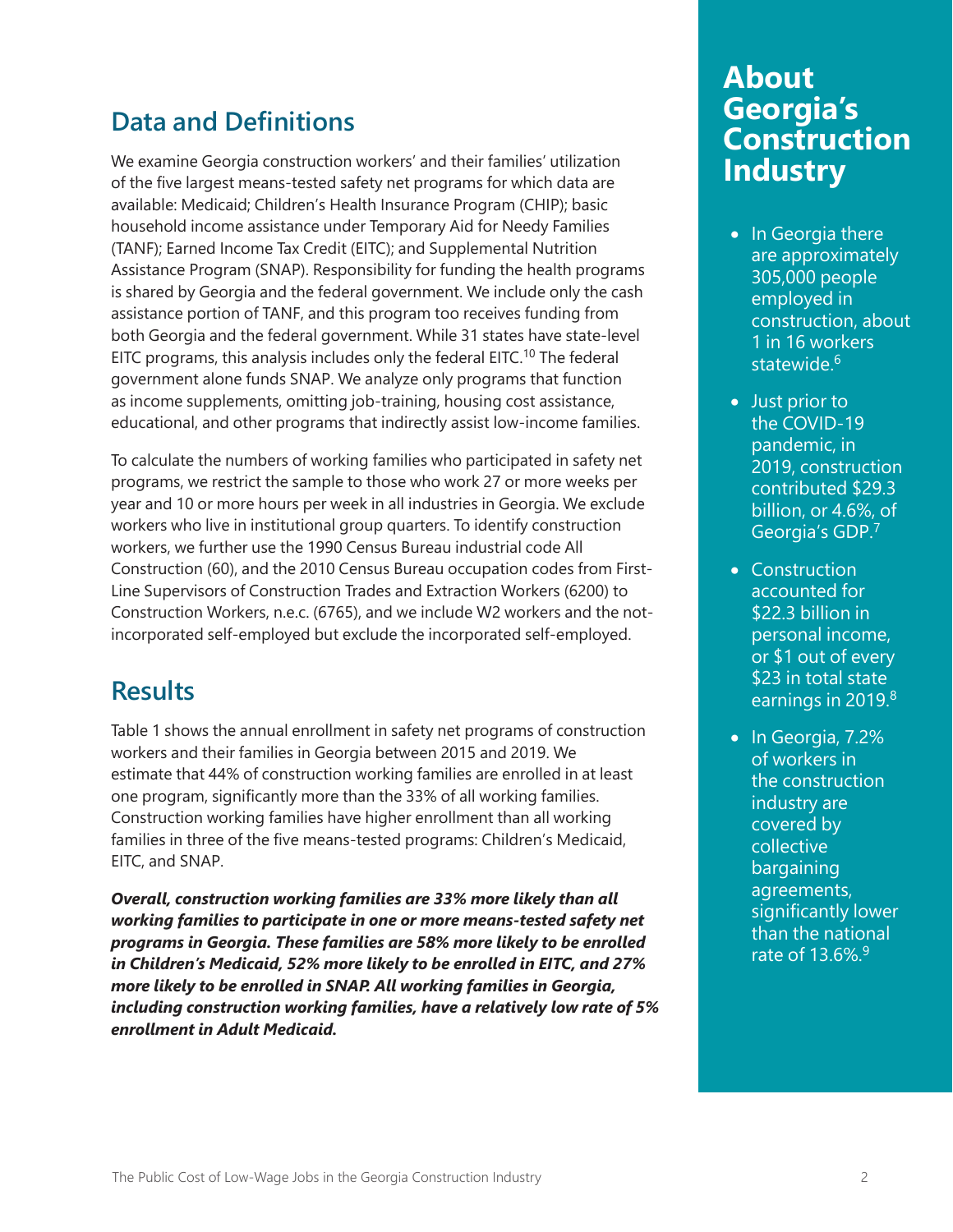#### **Table 1. Annual Enrollment in Safety Net Programs for Working Families, Georgia, 2015-2019**

| Program                  | Number of<br><b>Construction Working</b><br><b>Families Enrolled</b> | Share of<br><b>Construction Working</b><br><b>Families Enrolled</b> | Share of<br><b>ALL Working</b><br><b>Families Enrolled</b> |
|--------------------------|----------------------------------------------------------------------|---------------------------------------------------------------------|------------------------------------------------------------|
| <b>Adult Medicaid</b>    | 8,000                                                                | 5%                                                                  | 5%                                                         |
| Children's Medicaid/CHIP | 28,000                                                               | 19%                                                                 | 12%                                                        |
| <b>EITC</b>              | 60,000                                                               | 41%                                                                 | 27%                                                        |
| TANF                     | $\star$                                                              | 0%                                                                  | $0\%$                                                      |
| <b>SNAP</b>              | 29,000                                                               | 19%                                                                 | 15%                                                        |
| Any program              | 65,000                                                               | 44%                                                                 | 33%                                                        |

\* indicates enrollment was less than 1,000

Source: Authors' calculations based on the 2015-2019 American Community Survey, 2016–2020 March Current Population Survey, 2019 Occupational Employment Statistics, and administrative data from Medicaid, CHIP, EITC, SNAP, and TANF programs.

Note: The analysis is restricted to workers who work at least 27 weeks in a year and 10 or more hours per week.

Table 2 presents the combined annual expenditures by the State of Georgia and the federal government on safety net program usage by construction working families and all working families, again averaged over the years 2015-2019. *In total, \$339 million is spent on safety net program utilization annually by construction working families in Georgia.*

#### **Table 2. Annual State and Federal Spending on Safety Net Programs for Working Families, Georgia, 2015-2019 (2019 dollars)**

| Program                  | <b>Amount Spent on</b><br><b>Construction Working Families</b> | <b>Amount Spent on</b><br><b>ALL Working Families</b> |
|--------------------------|----------------------------------------------------------------|-------------------------------------------------------|
| <b>Adult Medicaid</b>    | 35,000,000                                                     | 790,000,000                                           |
| Children's Medicaid/CHIP | 103,000,000                                                    | 1,430,000,000                                         |
| <b>EITC</b>              | 179,000,000                                                    | 2,708,000,000                                         |
| <b>TANF</b>              | 1.000.000                                                      | 25,000,000                                            |
| <b>SNAP</b>              | 79,000,000                                                     | 1,373,000,000                                         |
| <b>All Programs</b>      | 399,000,000                                                    | 6,326,000,000                                         |

Source: Authors' calculations based on the 2015-2019 American Community Survey, 2016–2020 March Current Population Survey, 2019 Occupational Employment Statistics, and administrative data from Medicaid, CHIP, EITC, SNAP, and TANF programs.

Notes: The analysis is restricted to workers who work at least 27 weeks in a year and 10 or more hours per week. Numbers may not add due to rounding.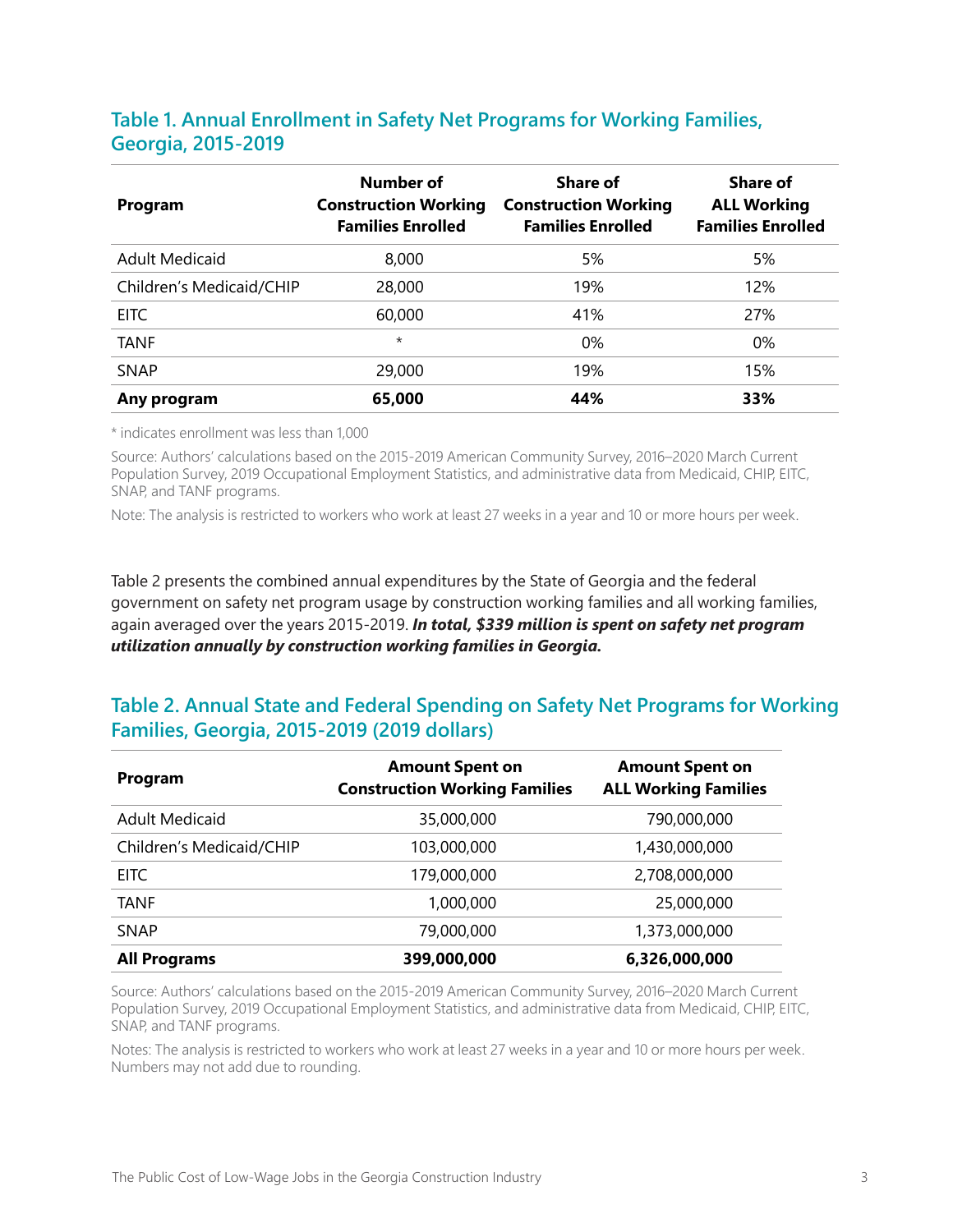<span id="page-3-0"></span>Table 3 presents the health insurance coverage status of construction workers and all workers in Georgia. Almost half (49%) of construction workers lack insurance coverage. *The rate at which construction workers lack health insurance is more than three times the rate for all workers in Georgia (15%).*

#### **Table 3. Health Insurance Coverage of All Workers and Construction Workers, Georgia, 2015-2019**

|                                | <b>Construction Workers</b> | <b>All Workers</b> |
|--------------------------------|-----------------------------|--------------------|
| No health insurance coverage   | 49%                         | 15%                |
| With health insurance coverage | 51%                         | 85%                |

Source: Authors' analysis of 2015-2019 IPUMS American Community Survey (ACS) data. Note: The analysis is restricted to workers who work at least 27 weeks in a year and 10 or more hours per week.

Determining the full cost of uninsurance in Georgia, let alone the cost for uninsured construction workers, is beyond our scope. But in addition to causing hardship for uninsured construction workers, uninsurance creates significant expenses for states, counties, and the federal government. The Kaiser Family Foundation reports that in the years 2015-2017, uncompensated health care costs for the uninsured nationwide averaged \$42.4 billion per year, with the public picking up around 80% of these costs.[11](#page-5-0)

### **Discussion**

The low wages and exploitative practices in the construction industry, both in Georgia and nationally, cause profound hardship for workers and their families. It also costs the public. When employers misclassify their workers or pay them under the table, they are defunding and defrauding government programs, including workers' compensation, Social Security, and Medicare. Overall, misclassification is estimated to cost state and federal coffers at least \$3,000 annually for every worker that is misclassified.[12](#page-5-0) And, as found in this analysis, low-road employment practices cause significantly above-average utilization of safety net programs by construction working families in Georgia. A 2017 study of Atlanta construction workers found that one in four earn less than \$12 an hour, and one in six have had wages stolen during their career. Among those who reported having their wages stolen during the previous year, a median of \$800 was stolen, the equivalent of 57 hours of work for the average construction worker in Atlanta.<sup>[13](#page-5-0)</sup>

Importantly, the numbers provided in this analysis do not fully reflect the deprivation among this workforce. Undocumented immigrants currently comprise 13% of the construction workforce nationwide (compared to 5% of the overall US workforce),<sup>[14](#page-5-0)</sup> and with rare exceptions they are ineligible for state and federal assistance.<sup>[15](#page-5-0)</sup> Their working conditions, among the worst in the industry, are not reflected in this analysis.

In most states, general contractors and subcontractors are not liable for—and in fact benefit from payroll fraud found further "down the chain" of subcontractors; these practices continue "with or without the knowledge, assistance or willful ignorance of the owners, developers, general contractors,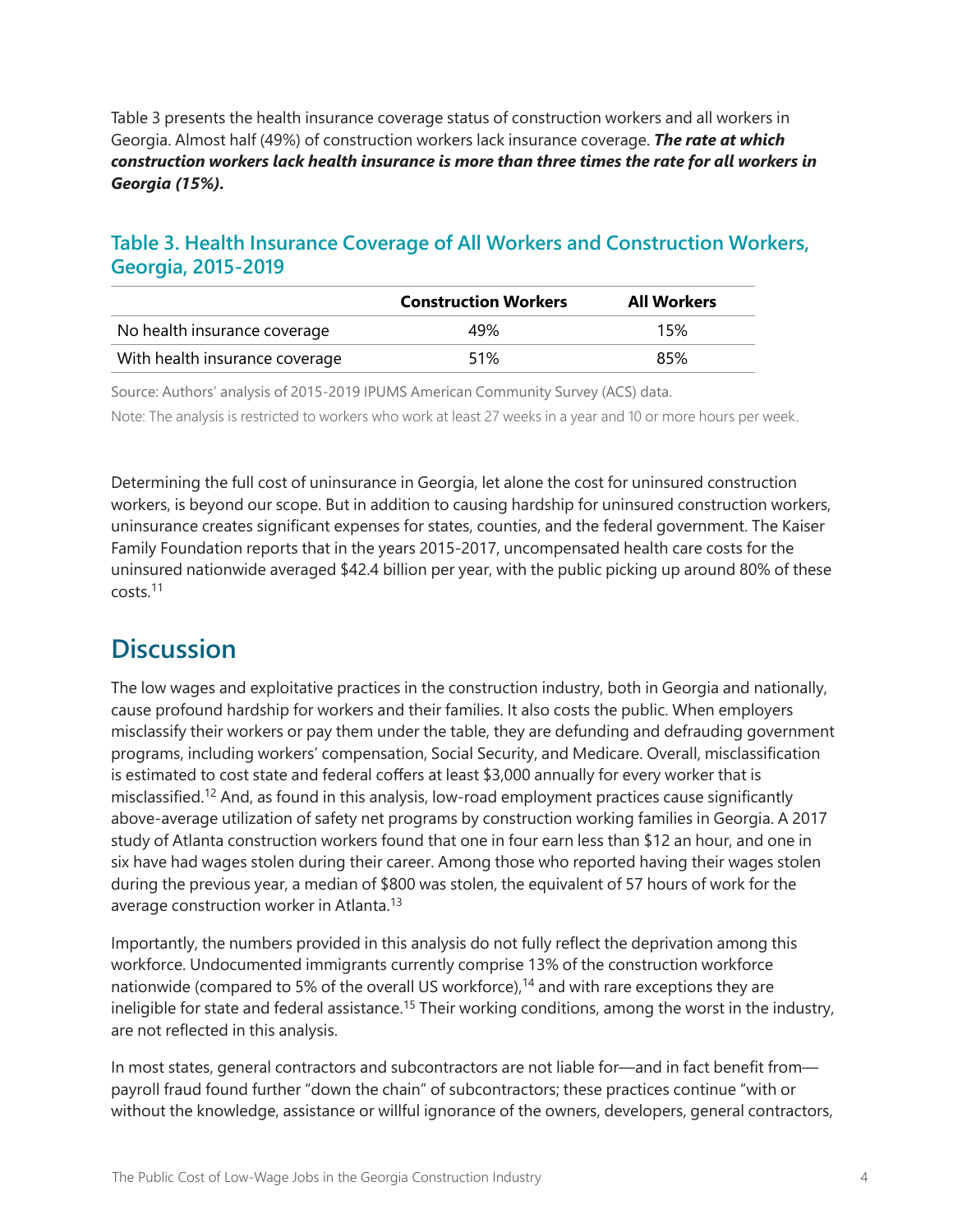<span id="page-4-0"></span>or construction managers.["16](#page-5-0) In the absence of legislation preventing these practices, construction workers in Georgia should expect to continue to be exploited and cheated, and lawful contractors should expect to find it more and more difficult to compete in the industry.

## **Appendix: Methods**

We mainly rely on four sources of data: the US Census Bureau's American Community Survey (ACS), the March Supplement of the US Bureau of Labor Statistics Current Population Survey (CPS), the US Bureau of Labor Statistics Occupational Employment Statistics (OES), and administrative data from the Medicaid, CHIP, TANF, EITC, and SNAP programs. Medicaid figures exclude aged, blind, and disabled enrollees. The ACS surveys a large number of respondents and asks them about their work history, income, and family structure. The March Supplement of CPS, also known as the Annual Demographic Supplement, asks respondents about receipts of cash and noncash transfer payments during the past year and includes questions about the programs we examine in this analysis.

Survey databases like the ACS and CPS frequently have safety net program utilization counts that differ from program administrative data. We adjusted the CPS so that its program utilization estimates match the program administrative data. The CPS does not provide a large enough sample size to accurately estimate program utilization for construction workers at the state or county levels. The ACS does have sufficient sample size for this analysis but lacks specific questions about program utilization, and its occupational employment counts differ from more accurate data like the OES. On the other hand, while the OES has accurate employment counts for wage workers, it does not include independent contractors. To overcome these issues, we built a model using CPS data to predict program utilization based on income, demographics, and family structure. We then used that model to impute program utilization onto the ACS data. We calculated the ratio of wage workers to non-incorporated selfemployed workers based on the ACS and used it to adjust the OES data for non-incorporated selfemployed workers, and then adjusted the employment counts in the ACS to match the adjusted OES data. Finally, we used that imputed and adjusted ACS data to analyze safety net program utilization in families of construction workers.

For a detailed explanation of methodology, please see Appendix A: Methodology from *Fast Food, Poverty Wages: The Public Cost of Low-Wage Jobs in the Fast-Food Industry*. [17](#page-5-0)

### **Endnotes**

Ken Jacobs, Kuochih Huang, Jenifer MacGillvary, and Enrique Lopezlira, "The Public Cost of Low-Wage Jobs in the US Construction Industry" (UC Berkeley Labor Center, January 2022), [https://](https://laborcenter.berkeley.edu/the-public-cost-of-low-wage-jobs-in-the-US-construction-industry/) [laborcenter.berkeley.edu/the-public-cost-of-low-wage-jobs-in-the-US-construction-industry/.](https://laborcenter.berkeley.edu/the-public-cost-of-low-wage-jobs-in-the-US-construction-industry/)

[2](#page-0-0) Matthew F. Capece, "Fraudulent Schemes and Violations of Employment, Tax and Other Laws in the Construction Industry" (United Brotherhood of Carpenters, July 16, 2021).

[3](#page-0-0) Russell Ormiston et al., "Rebuilding Residential Construction," in *Creating Good Jobs: An Industry-Based Strategy*, ed. Paul Osterman (Cambridge, MA: MIT Press, 2020), 76.

[4](#page-0-0) Russell Ormiston, Dale Belman, and Mark Erlich, "An Empirical Methodology to Estimate the Incidence and Costs of Payroll Fraud in the Construction Industry," January 2020, [https://stoptaxfraud.](https://stoptaxfraud.net/wp-content/uploads/2020/03/National-Carpenters-Study-Methodology-for-Wage-and-Tax-Fraud-Report-FINAL.pdf) [net/wp-content/uploads/2020/03/National-Carpenters-Study-Methodology-for-Wage-and-Tax-](https://stoptaxfraud.net/wp-content/uploads/2020/03/National-Carpenters-Study-Methodology-for-Wage-and-Tax-Fraud-Report-FINAL.pdf)[Fraud-Report-FINAL.pdf](https://stoptaxfraud.net/wp-content/uploads/2020/03/National-Carpenters-Study-Methodology-for-Wage-and-Tax-Fraud-Report-FINAL.pdf).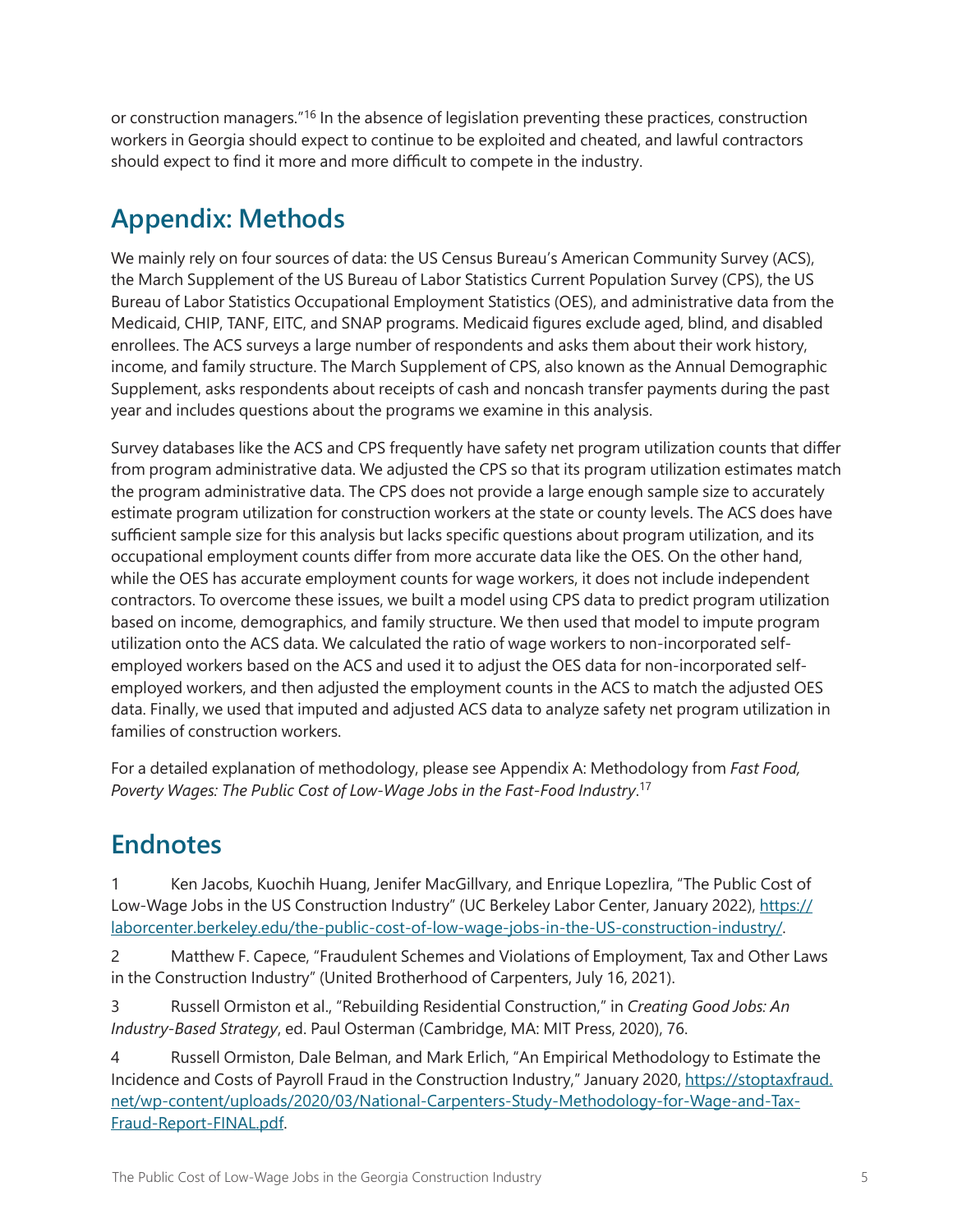<span id="page-5-0"></span>[5](#page-0-0) See our [national study](https://laborcenter.berkeley.edu/the-public-cost-of-low-wage-jobs-in-the-US-construction-industry/) for a short literature review of research on the use of misclassification and other payroll fraud in the construction industry. Jacobs et al., "The Public Cost of Low-Wage Jobs in the US Construction Industry."

[6](#page-1-0) US Census Bureau, ACS 2019 1-year estimates, table [C24070](https://data.census.gov/cedsci/table?q=INDUSTRY%20BY%20CLASS%20OF%20WORKER%20FOR%20THE%20CIVILIAN%20EMPLOYED%20POPULATION%2016%20YEARS%20AND%20OVER&g=0400000US13&tid=ACSDT1Y2019.C24070), Industry By Class Of Worker For The Civilian Employed Population 16 Years And Over. "People employed in construction" excludes selfemployed in own incorporated business workers. Accessed 3/3/2022.

[7](#page-1-0) Bureau of Economic Analysis, [SAGDP2N Gross domestic product \(GDP\) by state 1/](https://apps.bea.gov/iTable/iTable.cfm?reqid=70&step=30&isuri=1&year_end=-1&acrdn=1&classification=naics&state=0&yearbegin=-1&unit_of_measure=levels&major_area=0&area=01000,02000,04000,05000,06000,08000,09000,10000,11000,12000,13000,15000,16000,17000,18000,19000,20000,21000,22000,23000,24000,25000,26000,27000,28000,29000,30000,31000,32000,33000,34000,35000,36000,37000,38000,39000,40000,41000,42000,44000,45000,46000,47000,48000,49000,50000,51000,53000,54000,55000,56000&year=2019&tableid=505&category=1505&area_type=0&statistic=1,11), accessed 3/3/2022.

[8](#page-1-0) U.S. Bureau of Economic Analysis, **SAINC5N Personal Income by Major Component and** [Earnings by NAICS Industry 1/](https://apps.bea.gov/iTable/iTable.cfm?reqid=70&step=30&isuri=1&major_area=0&area=01000,02000,04000,05000,06000,08000,09000,10000,11000,12000,13000,15000,16000,17000,18000,19000,20000,21000,22000,23000,24000,25000,26000,27000,28000,29000,30000,31000,32000,33000,34000,35000,36000,37000,38000,39000,40000,41000,42000,44000,45000,46000,47000,48000,49000,50000,51000,53000,54000,55000,56000&year=2019&tableid=28&category=428&area_type=0&year_end=-1&classification=naics&state=0&statistic=10,400&yearbegin=-1&unit_of_measure=levels), accessed 3/3/2022.

[9](#page-1-0) "Union Membership and Coverage Database from the CPS," [http://www.unionstats.com.](http://www.unionstats.com) Due to the small sample size, we averaged collective bargaining coverage in Georgia for the years 2018- 2020.

[10](#page-1-0) Samantha Waxman and Iris Hinh, "States Can Adopt or Expand Earned Income Tax Credits to Build Equitable, Inclusive Communities and Economies" (Center on Budget and Policy Priorities, February 24, 2022), [https://www.cbpp.org/research/state-budget-and-tax/states-can-adopt-or](https://www.cbpp.org/research/state-budget-and-tax/states-can-adopt-or-expand-earned-income-tax-credits-to-build)[expand-earned-income-tax-credits-to-build.](https://www.cbpp.org/research/state-budget-and-tax/states-can-adopt-or-expand-earned-income-tax-credits-to-build) Georgia does not have a state-level EITC program.

[11](#page-3-0) Teresa A. Coughlin, Haley Samuel-Jakubos, and Rachel Garfield, "Sources of Payment for Uncompensated Care for the Uninsured" (Kaiser Family Foundation, April 6, 2021), [https://www.kff.](https://www.kff.org/uninsured/issue-brief/sources-of-payment-for-uncompensated-care-for-the-uninsured/) [org/uninsured/issue-brief/sources-of-payment-for-uncompensated-care-for-the-uninsured/](https://www.kff.org/uninsured/issue-brief/sources-of-payment-for-uncompensated-care-for-the-uninsured/).

[12](#page-3-0) Sara Hinkley, Annette Bernhardt, and Sarah Thomason, "Race to the Bottom: How Low‐Road Subcontracting Affects Working Conditions in California's Property Services Industry" (UC Berkeley Center for Labor Research and Education, March 8, 2016), [http://laborcenter.berkeley.edu/race-to](http://laborcenter.berkeley.edu/race-to-the-bottom/)[the-bottom/.](http://laborcenter.berkeley.edu/race-to-the-bottom/)

[13](#page-3-0) Nik Theodore, Bethany Boggess, and Emily Timm, "Build a Better South: Construction Working Conditions in the Southern U.S." (Workers Defense Project, Partnership for Working Families, and the University of Illinois at Chicago, 2017), [https://workersdefense.org/wp-content/uploads/2020/10/](https://workersdefense.org/wp-content/uploads/2020/10/research/Build%20a%20Better%20South.pdf) [research/Build%20a%20Better%20South.pdf](https://workersdefense.org/wp-content/uploads/2020/10/research/Build%20a%20Better%20South.pdf).

[14](#page-3-0) CPWR – The Center for Construction Research and Training, "The Construction Chart Book: The U.S. Construction Industry and Its Workers, Sixth Edition," February 2018, [https://www.cpwr.com/](https://www.cpwr.com/wp-content/uploads/publications/The_6th_Edition_Construction_eChart_Book.pdf) [wp-content/uploads/publications/The\\_6th\\_Edition\\_Construction\\_eChart\\_Book.pdf](https://www.cpwr.com/wp-content/uploads/publications/The_6th_Edition_Construction_eChart_Book.pdf).

[15](#page-3-0) Undocumented immigrants have long been excluded from receiving assistance from federal benefit programs, except under specific circumstances. For more information see: National Immigration Law Center, Overview of Immigrant Eligibility for Federal Programs, [https://www.nilc.org/](https://www.nilc.org/issues/economic-support/table_ovrw_fedprogs/) [issues/economic-support/table\\_ovrw\\_fedprogs/.](https://www.nilc.org/issues/economic-support/table_ovrw_fedprogs/)

[16](#page-4-0) Capece, "Fraudulent Schemes and Violations of Employment, Tax and Other Laws in the Construction Industry."

[17](#page-4-0) Sylvia A. Allegretto et al., "Fast Food, Poverty Wages: The Public Cost of Low-Wage Jobs in the Fast-Food Industry," October 15, 2013, [http://laborcenter.berkeley.edu/fast-food-poverty-wages-the](http://laborcenter.berkeley.edu/fast-food-poverty-wages-the-public-cost-of-low-wage-jobs-in-the-fast-food-industry/)[public-cost-of-low-wage-jobs-in-the-fast-food-industry/](http://laborcenter.berkeley.edu/fast-food-poverty-wages-the-public-cost-of-low-wage-jobs-in-the-fast-food-industry/).